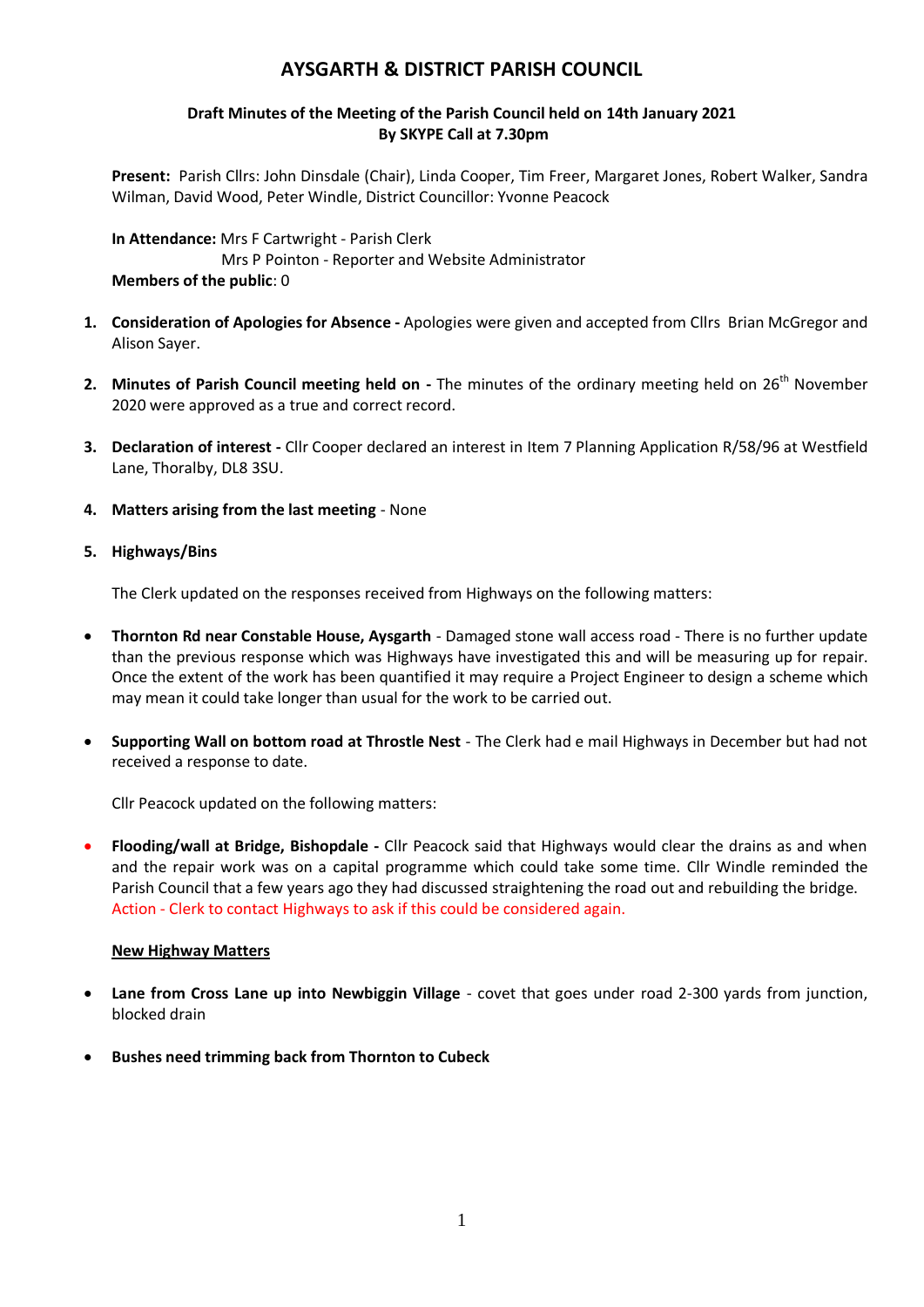### **6. Financial Matters**

#### **6.1 The council resolved to authorise the following payments:**

| Chq #        | Payee        | £       | <b>Description</b>                          |
|--------------|--------------|---------|---------------------------------------------|
| 100961       | Ebico        | 24.58   | Rock Garden Electricity - 11.09.20-15.11.20 |
| Total        |              | 24.58   | <b>Arrived after Nov 20 Agenda</b>          |
| 100962       | <b>NYCC</b>  | 90.00   | Grit Bin, Outside Candlelight, Newbiggin    |
| 100963       | F Cartwright | 150.52  | Clerk Pay - December 20                     |
| 100964       | F Cartwright | 10.00   | Clerk Expenses - December 20                |
| 100965       | F Cartwright | 150.52  | Clerk Pay - January 21                      |
| 100966       | F Cartwright | 10.00   | Clerk Expenses - January 21                 |
| 100967       | HMRC.        | 112.80  | PAYE Q3 ending 05.01.21                     |
| 100968       | P Pointon    | 199.64  | Parish Meetings & Administering PC website  |
| <b>Total</b> |              | £723.48 |                                             |

Cheque number 100961 has not been sent to EBICO as after it had been signed the Clerk received a letter to say it did not need to be paid re move to new energy supplier.

The invoice received re Cheque number 100968 had been received after the agenda had been circulated and approved at the meeting.

The Parish Council discussed the pay rate for the Website Administrator. **Resolved** - The Parish Council agreed to increase the rate per hour to £12.24 from April 20.

**6.2 Receipts -** The Clerk confirmed that £6,169.91 had been received on 01.12.20 from the Rural Payments Agency re Basic Payment Scheme 2020.

### **7. Planning**

#### **New Applications**

**R/51/54N/LB at Birkbeck House, Aysgarth -** listed building consent for conversion of existing two bedroom "live/work" unit into three- bedroom holiday let (also see pending below)

**R/51/54M** - full planning permission for conversion of existing two bedroom "live/work" unit into threebedroom holiday let at Birkbeck House, Aysgarth (also see pending below)

**R/59/54 at High Meadow (formerly Brookside Barn), Thornton Rust, DL8 3AW** - full planning permission for reoccupation of a former dwelling and installation of package treatment plant

**R/57/5Y/LB at Turn Syke Barn, Newbiggin, DL8 3TD** - listed building consent to retain the external boiler which has been installed to the rear elevation

### **The Parish Council had no comment to make.**

### **Withdrawn**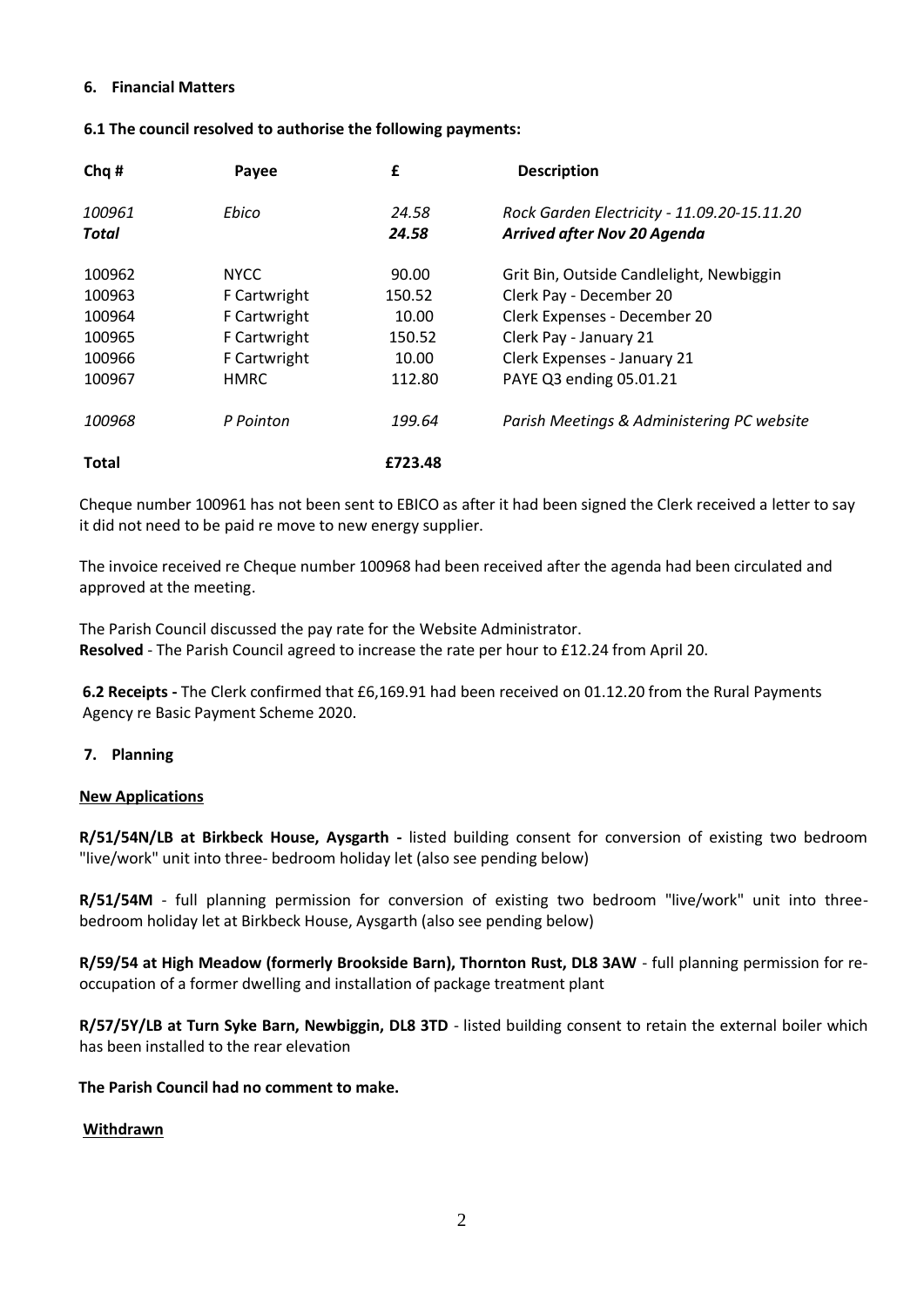**R/58/96 at Westfield Lane, Thoralby, DL8 3SU** - full planning permission for construction of 1 No. local occupancy dwelling and provision of parking area at Land to the Rear of the Reading Room. The PC had no comment.

### **Pending Update**

**R/59/50C at Hardbanks Barn, Thornton Rust, DL8 3AS** - full planning permission for widening of pedestrian access track, extension of an existing stone flagged area, installation of external safety lights and submission of a stone wall with a hedge (retrospective)

**R/53/32 at Big Laithe, Bishopdale** - full planning permission for conversion of barn to create 1 No. dwelling with associated parking and curtilage works and installation of package treatment packs

**R/53/27F at Land west of Kidstones Gill Bridge, Bishopdale** - Section 73 application to vary/remove conditions 1, 2, 3, 4, 7, 8 & 9 of R/53/27 (full planning permission for creation of access gateway, upgrade of access track and erection of replacement agricultural building (part retrospective))

**R/51/54M at Birkbeck House, Aysgarth, DL8 35R** - full planning permission for conversion of existing two bedroom "live/work" unit into three-bedroom holiday let

**R/51/54N/LB at Birkbeck House, Aysgarth, DL8 35R** - listed building consent for conversion of existing two bedroom "live/work" unit into three-bedroom holiday let

**R/58/12R at Town Head Farm, Thoralby, DL8 3SU -** full planning permission for erection of agricultural building

**R/58/95 at Bishop Fold, Westfield Lane, Thoralby, DL8 3SU** - householder planning permission for demolition of conservatory and erection of garden room to south elevation (amended plans)

### **Approved Conditionally – None**

### **Other Planning Matters**

**R/51/55R at 1 Yore Mills, Church Bank, Aysgarth, DL8 3SR** - full planning permission for creation of parking space by removal of post and chain fencing and alteration of existing timber fence (The Parish Council submitted an objection e mail to YDNPA on 19.10.20).

The Parish Council discussed the response from YDNPA dated 18.12.20. Action - Clerk to respond to YDNPA stating the Parish Council maintain objection to any restrictions to public access but would be satisfied if the new proposals were agreed with a clear definition and statement of purpose. The retention of a short length of fencing is reasonable but the actual length and height should be defined. The Parish Council would also like to see a statement that there is a well-established public right of access across that area in the final approval.

### **8. Thoralby Moss & Thornton Mire (Standing Item)**

The Parish Council noted the two quotes as circulated by Cllr Wilman re the proposed Parish drainage works in Thoralby. The Council understand that the Parish will not be holding the usual annual Parish meeting in March 21 due to Covid restrictions, but rather the Clerk to Thoralby Parish Meeting would be distributing a Flyer. The Parish Council requested that the Parish Clerk confirm in writing the decision made by the Parish to facilitate the payment of the invoice from the Thoralby Moss bank account which is administered by the Parish Council on behalf of the Thoralby Parish.

Cllr Peacock said that she could potentially contribute £1,000 from the Locality Budget. Action - Clerk to e mail Cllr Peacock with details of Project Name, Benefit, Estimated Cost, etc. by 31.01.21.

# **9. Ownership of Land/Rights of Way (Standing Item)**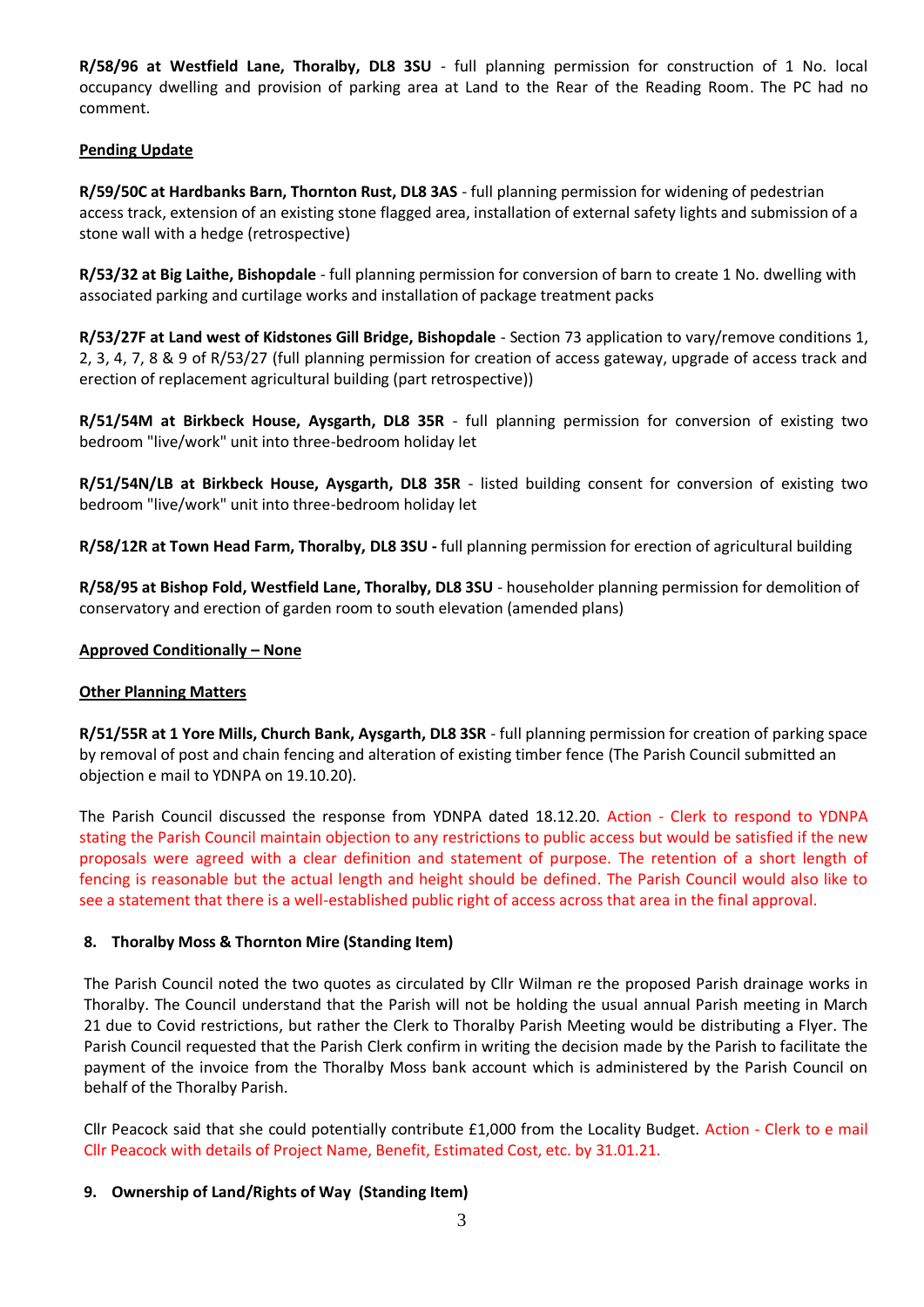### **10. Natural England Higher Level Stewardship (HLS) agreement expires in 2021.**

Cllr Dinsdale advised that the agreement would roll over in 2021 pending the new scheme being introduced.

# **11. Internet Broadband Project, Bishopdale**

Cllr Peacock had contacted NYNET and had been advised that Bishopdale was not classified as a priority 4. Cllr Peacock would look into this further.

# **12. Correspondence (Circulated)**

The Parish Council discussed the following correspondence:

- E mail dated 06.12.20 from Brookside, Thornton Rust Re Request No 2 permission requested to have a professionally laid gravel track over the western edge of the Green between the road and the boundary of Brookside (garage and gate area) bordering the Beck. (Request No 1 previously granted/responded to) - Action - Clerk to contact YALC.
- E mail dated 18.12.20 from RDC re Area Partnership Underspend
- E mail dated 18.12.20 from YDNPA re Management Plan Annual Forum Invitation via Zoom from 14.00- 16.30 Wednesday 20 January 2021
- E mail dated 09.12.20 from Highways response re Road Markings in Aysgarth Action Clerk to respond to Highways to thank them for the apology and PC is interested to learn what road safety issues have occurred in the village which would support such draconian measures.
- E mail dated 06.01.21 from YDNPA re Local Plan 2023-2040 Consultation No. 3 Exploring our options: Building new homes - Cllr Peacock advised that she was liaising with the Clerk to Burton Cum Walden Parish Council and a February meeting date would be advised in due course.
- E mail dated 07.01.21 from RDC Outdoor Sports Facilities Strategy Consultation

# **13. Any Other Business**

# **Repairs & Maintenance**

The Parish Council discussed the below listed works which could potentially be carried out in the villages in the future (listed in no particular order). Action - Cllr Windle and Dinsdale to arrange a meeting and obtain estimates/quotes for main works. The Parish Council would discuss the estimates/quotes at the February meeting and decide whether works would be carried out, prioritise, etc.

# **Thornton Rust**

- Maintain benches
- Repair concrete near village green lifted by floods
- Build wall across stream
- Replace fence by The Mission

# **Aysgarth**

- Gardener/maintenance for Rock Garden
- Maintain benches
- **•** Fencing at Rock Garden
- Stone Steps at Rock Garden
- Paint Bus Shelter
- Repair, replace and paint Rails in front of Quaker House
- Move Cllr Woods wall to widen Dyke Hollins Lane

 **Thoralby -** Maintain benches x 3 plus bench on Aysgarth Hill